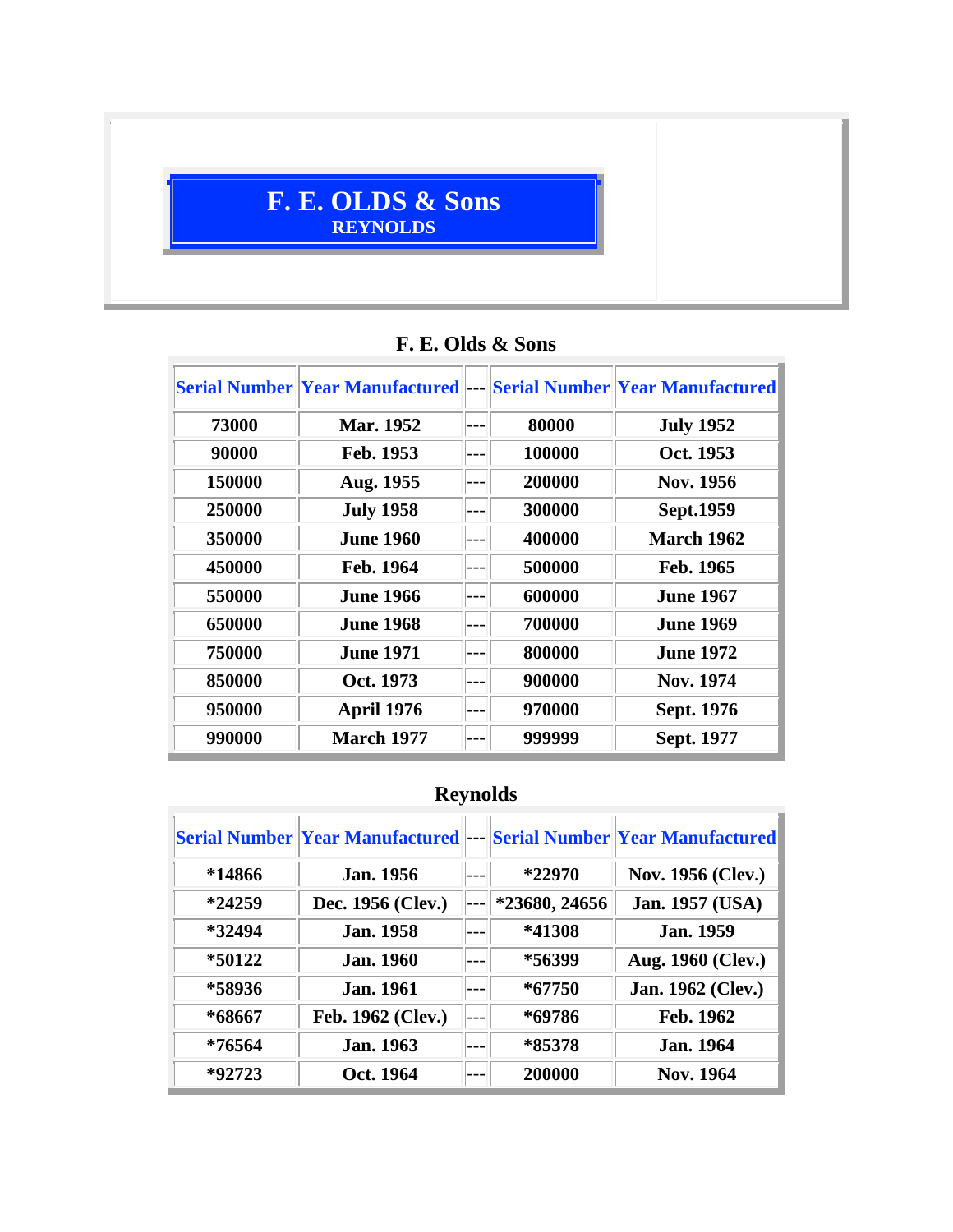| 210000  | Nov. 1965                 |       | 220000 | Oct. 1966        |
|---------|---------------------------|-------|--------|------------------|
| 230000  | <b>July 1967</b>          | $---$ | 240000 | <b>May 1968</b>  |
| *241190 | <b>June 1968 (Ab, TX)</b> |       | 250000 | <b>Nov. 1969</b> |
| 260000  | <b>April 1971</b>         |       | 270000 | Aug. 1972        |
| 280000  | Oct. 1973                 | $---$ | 290000 | June 1974.       |
| 300000  | Sept. 1975                |       | 310000 | Aug. 1976        |
| 314587  | Oct. 1977                 | ---   |        |                  |

## **Bugles**

|       | <b>Serial Number Year Manufactured</b> |       | <b>Serial Number Year Manufactured</b> |
|-------|----------------------------------------|-------|----------------------------------------|
| 1000  | Feb. 1968                              | 2000  | Dec. 1968                              |
| 3000  | Oct. 1966                              | 4000  | <b>July 1969</b>                       |
| 5000  | <b>Jan. 1970</b>                       | 6000  | <b>July 1970</b>                       |
| 7000  | Dec. 1970                              | 8000  | <b>July 1971</b>                       |
| 9000  | <b>Jan.</b> 1972                       | 10000 | Jan. 1972                              |
| 11000 | April 1972                             | 12000 | Nov. 1972                              |
| 13000 | <b>May 1973</b>                        | 14000 | Feb. 1974                              |
| 15000 | Dec. 1974                              | 16000 | Sept. 1975                             |
| 17000 | <b>May 1976</b>                        | 18000 | <b>June 1976</b>                       |
| 19000 | Nov. 1976                              | 20000 | Feb. 1977                              |
| 20866 | Oct. 1977                              | #     | 1978                                   |

#### **F. E. Olds & Reynolds All Brasswinds**

|        | <b>Serial Number Year Manufactured</b> |         |        | <b>Serial Number Year Manufactured</b> |
|--------|----------------------------------------|---------|--------|----------------------------------------|
| A00001 | Oct. 1977                              | $---$   | A05266 | Dec. 1978                              |
| A06741 | <b>Jan.</b> 1978                       |         | A10066 | Feb. 1978                              |
| A12537 | <b>March 1978</b>                      |         | A16496 | <b>April 1978</b>                      |
| A18163 | <b>May 1978</b>                        |         | A20876 | <b>Jan. 1978</b>                       |
| A24530 | <b>July 1978</b>                       | $---$   | A24606 | Aug. 1978                              |
| A28375 | Sept. 1978                             | $- - -$ | A31565 | Oct. 1978                              |